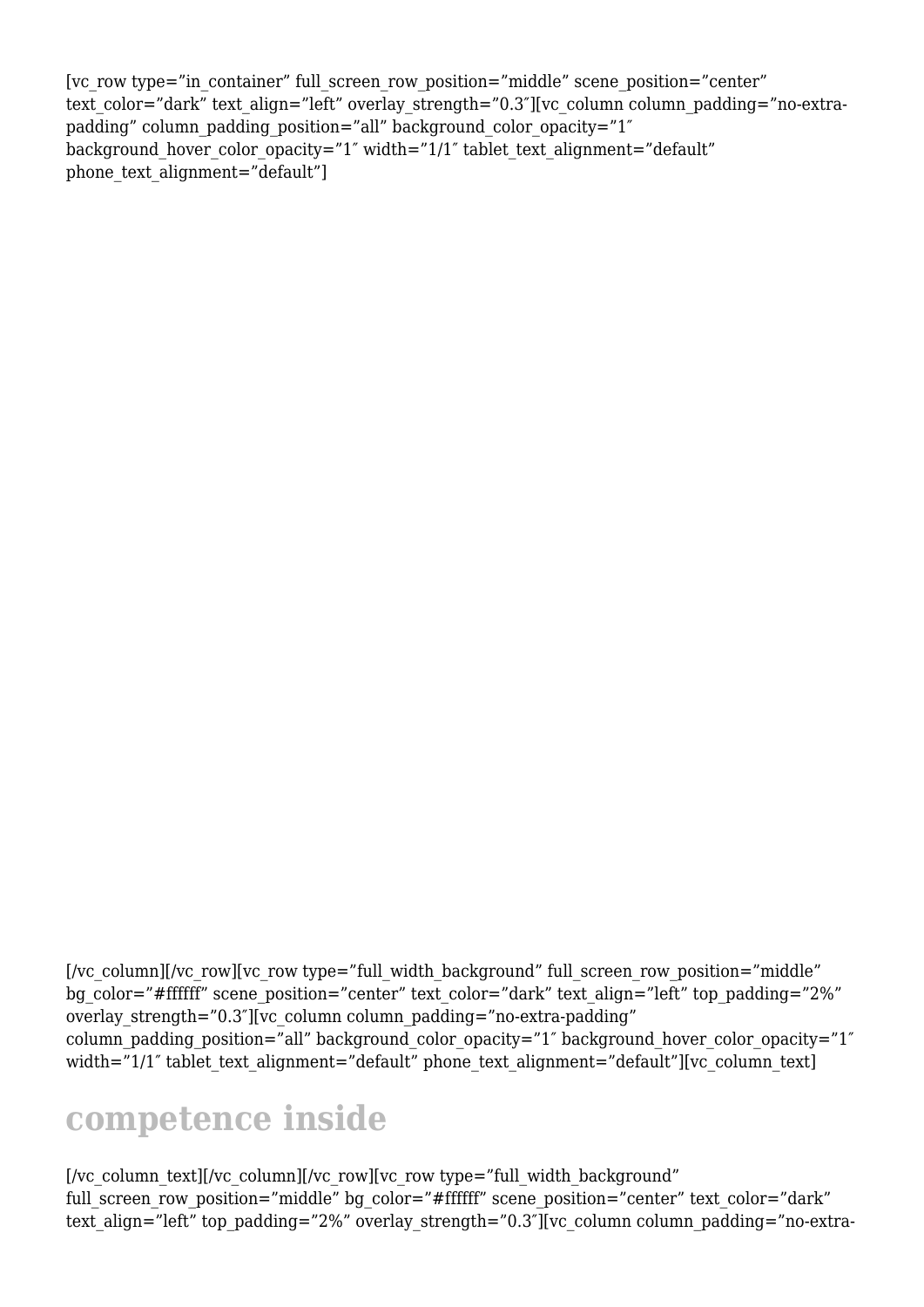## padding" column padding position="all" background color opacity="1" background hover color opacity="1" width="1/1" tablet text alignment="default" phone text alignment="default"][vc\_column\_text]

**For more than 40 years, cpc specialices in the development and manufacture of color concentrates and additives for thermoplastics. With over 100 employees, we are one of the leading manufacturers of masterbatch in Europe.**

[/vc\_column\_text][/vc\_column][/vc\_row][vc\_row type="full\_width\_background" full screen row position="middle" equal height="yes" bg color="#ffffff" scene position="center" text color="dark" text align="left" top\_padding="3%" class="#2d3538" overlay strength="0.3"][vc\_column column padding="no-extra-padding" column padding position="all" background color opacity="1" background hover color opacity="1" width="1/1" tablet text alignment="default" phone text alignment="default"]  $\frac{1}{x}$  [/vc\_column][/vc\_row][vc\_row\_type="full\_width\_content" full\_screen\_row\_position="middle" bg color="#ffffff" scene position="center" text color="dark" text align="left" overlay strength="0.3"][vc\_column column padding="no-extra-padding" column padding position="all" background color opacity="1" background hover color opacity="1" width="1/1" tablet text alignment="default" phone text alignment="default"]

[/vc\_column][/vc\_row][vc\_row type="full\_width\_background" full\_screen\_row\_position="middle" bg\_color="#ffffff" scene\_position="center" text\_color="dark" text\_align="left" top\_padding="2%" overlay strength="0.3"][vc\_column column padding="no-extra-padding" column padding position="all" background color opacity="1" background hover color opacity="1" width="1/1" tablet text alignment="default" phone text alignment="default"][vc\_column\_text]

## **The difference is in the detail**

[/vc\_column\_text][/vc\_column][/vc\_row][vc\_row type="full\_width\_background" full screen row position="middle" bg color="#ffffff" scene position="center" text color="dark" text align="left" top\_padding="3%" bottom\_padding="3%" overlay\_strength="1"][vc\_column enable animation="true" animation="none" centered text="true" column padding="padding-1percent" column padding position="all" background color opacity="1" background hover color opacity="1" width="1/4" tablet text alignment="default" phone text alignment="default"][vc\_column\_text] http://www.cpc.de/wp-content/themes/salient/css/fonts/svg/arrows\_circle\_check.svg [/vc\_column\_text][vc\_row\_inner text\_align="left"][vc\_column\_inner enable\_animation="true" animation="fade-in-from-bottom" column\_padding="no-extra-padding" column padding position="all" background color opacity="1" width="1/1"][vc\_column\_text el class="light"]

## **Best product and service quality.**

For more than 40 years, CPC specialices in the development and manufacture of high-quality masterbatch for colouring and finishing thermoplastics. We attach great importance to our products and service.[/vc\_column\_text][/vc\_column\_inner][/vc\_row\_inner][/vc\_column][vc\_column] centered text="true" column\_padding="padding-1-percent" column\_padding\_position="all" background color opacity="1" background hover color opacity="1" width="1/4" tablet text alignment="default" phone text alignment="default"][vc\_column\_text]

http://www.cpc.de/wp-content/themes/salient/css/fonts/svg/arrows\_compress.svg [/vc\_column\_text][vc\_row\_inner text\_align="left"][vc\_column\_inner enable\_animation="true"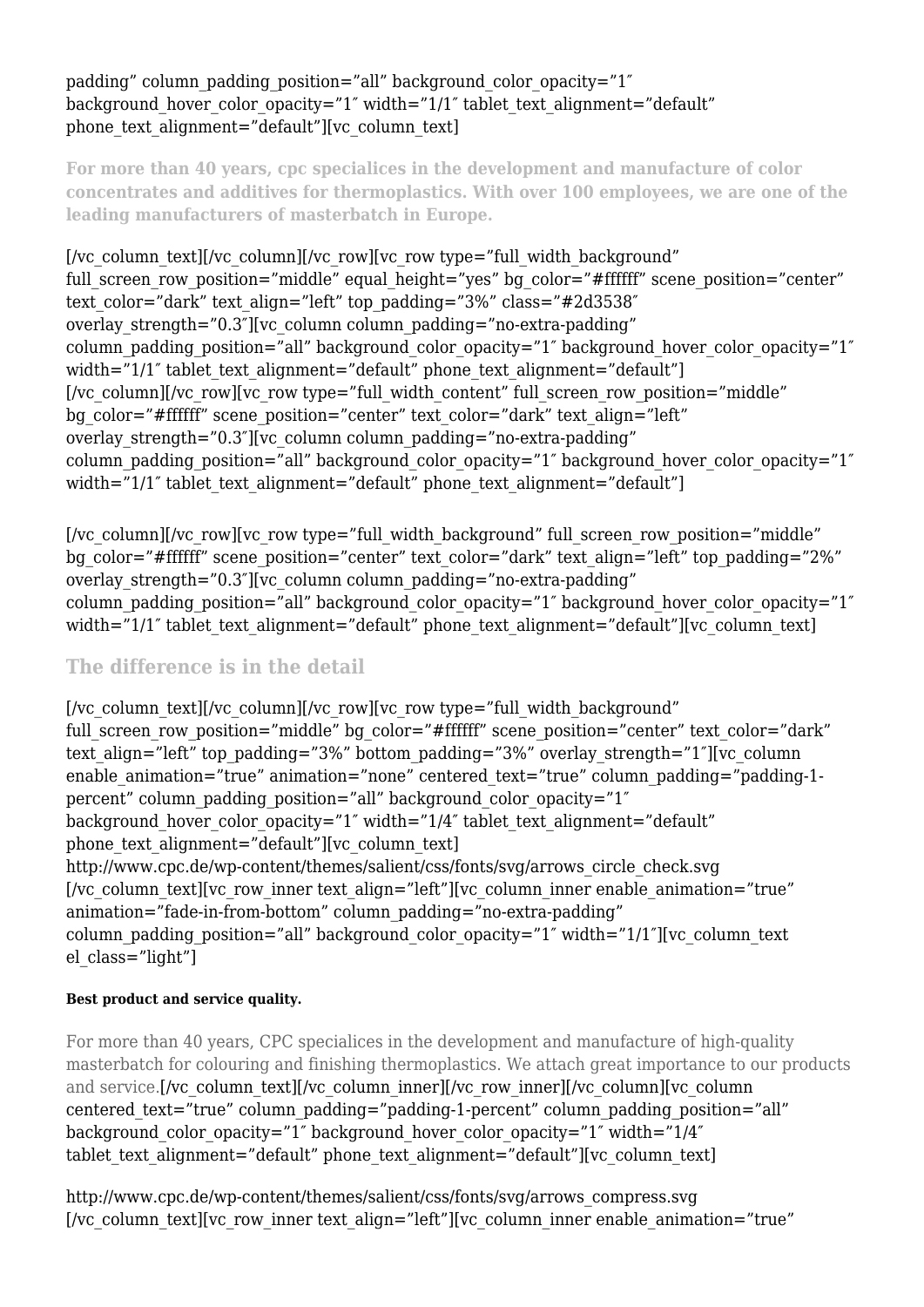animation="fade-in-from-bottom" column\_padding="no-extra-padding" column padding position="all" background color opacity="1" width=" $1/1$ " delay="400″][vc\_column\_text]

#### **Customised solutions for modern production processes.**

Our experienced employees develop tailor-made solutions from color patterns and requirements profiles, which can be easily and safely integrated into modern production processes. For this, we work closely with our customers.[/vc\_column\_text][/vc\_column\_inner][/vc\_row\_inner][/vc\_column][vc\_column centered text="true" column padding="padding-1-percent" column padding position="all" background color opacity="1" background hover color opacity="1" width="1/4" tablet text alignment="default" phone text alignment="default"][vc\_column\_text]

http://www.cpc.de/wp-content/themes/salient/css/fonts/svg/ecommerce\_graph\_increase.svg

[/vc\_column\_text][vc\_row\_inner text\_align="left"][vc\_column\_inner enable\_animation="true" animation="fade-in-from-bottom" column\_padding="no-extra-padding" column padding position="all" background color opacity="1" width=" $1/1$ " delay="800″][vc\_column\_text]

### **Innovative capability through technical competence.**

Many of our more than 100 employees have been trained in our own company. They have a proven technical competence which they make available to all cpc customers. In our research and development labs we develop innovative products that open up new market potentials. [/vc\_column\_text][/vc\_column\_inner][/vc\_row\_inner][/vc\_column][vc\_column] centered text="true" column padding="padding-1-percent" column padding position="all" background color opacity="1" background hover color opacity="1" width="1/4" tablet text alignment="default" phone text alignment="default"][vc\_column\_text]

http://www.cpc.de/wp-content/themes/salient/css/fonts/svg/arrows\_fit\_horizontal.svg

[/vc\_column\_text][vc\_row\_inner text\_align="left"][vc\_column\_inner enable\_animation="true" animation="fade-in-from-bottom" column\_padding="no-extra-padding" column padding position="all" background color opacity="1" width=" $1/1$ " delay="1200″][vc\_column\_text]

#### **High flexibility and availability.**

We produce our masterbatch on site in Remscheid, Germany. In this way, we can efficiently organise all production processes, ensure the quality of our products and respond to customer requirements in the short term. Flexibility and delivery are part of our service

quality.[/vc\_column\_text][/vc\_column\_inner][/vc\_row\_inner][/vc\_column][/vc\_row][vc\_row type="full\_width\_background" full\_screen\_row\_position="middle" bg\_color="#ffffff" scene position="center" text color="dark" text align="left" bottom padding="3%" overlay strength="0.3"][vc\_column centered\_text="true" column\_padding="no-extra-padding" column padding position="all" background color opacity="1" background hover color opacity="1" width="1/1" tablet text alignment="default"

phone text alignment="default"][vc\_column\_text][Learn more about](http://192.168.20.10/?portfolio=cpc)